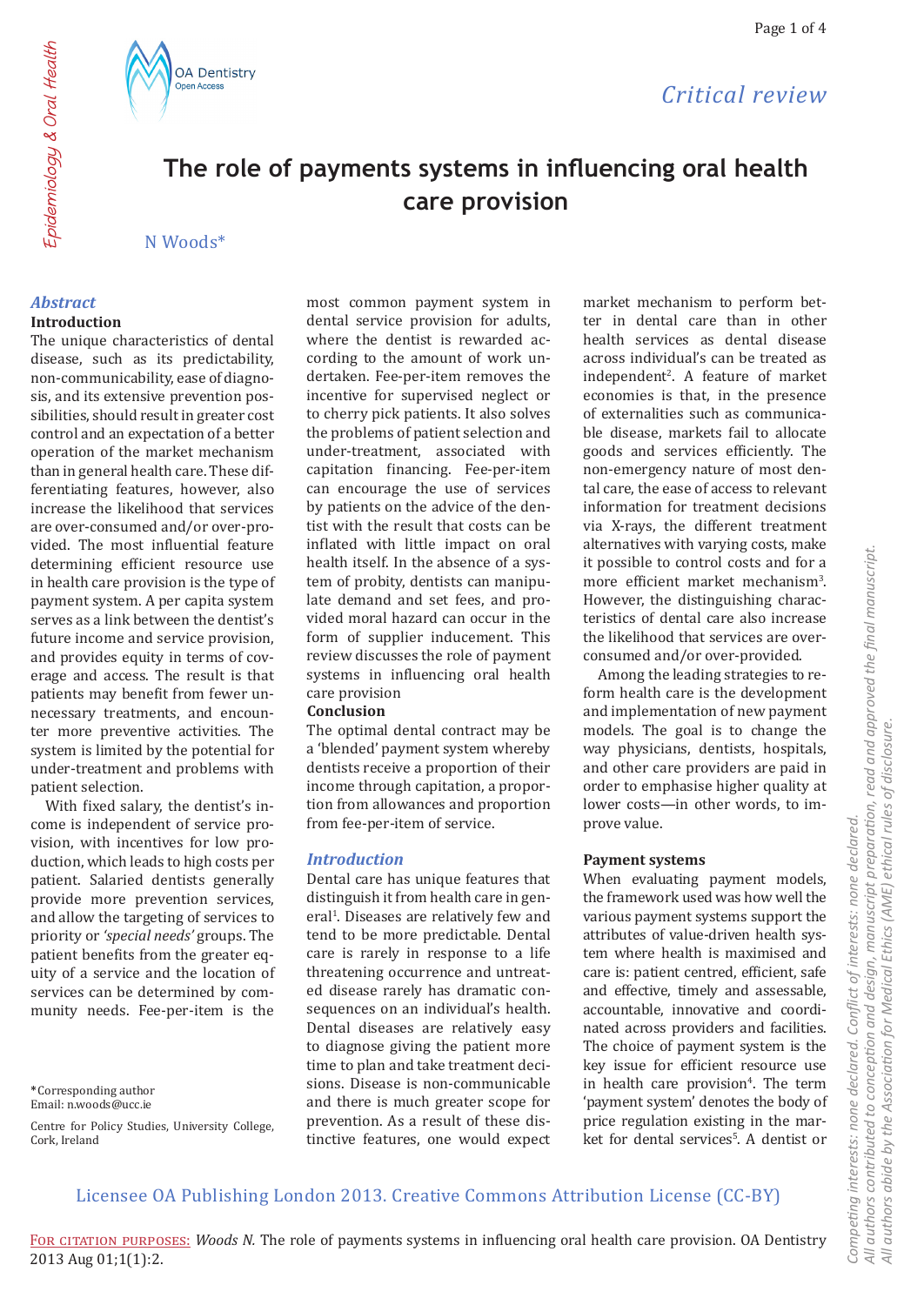

physician's incentives depend on the combination of payment basis, payment schedule and, to lesser degree, the payment procedure<sup>4</sup>. A 'payment basis' is defined as the level of the payment in a certain period of time, which is remuneration for costs incurred. This is influenced by the hours worked by the dentist, use of equipments, prescription drugs, rent, heating and electricity used in the practice. The 'payment basis' also includes the number and types of service provisions, the number of: treatment episodes, treated patients and potential patients. The 'payment schedule' is a function that connects revenue with the components making up the payment basis4 . The 'payment procedure' is generally referred to as the institutional mechanism of reimbursement.

Different types of payment systems can be used as a means of influencing both consumer and dentist behaviour. Consumer incentives derive from the interaction of individual preferences. Constraints limiting their preferences, such as income and prices, are also influenced by the health status of the individual, as poor health can lead to a loss of income. Consumer incentives are revealed in terms the exertion of preventive effort, the decision to initiate an episode of care, and the selection of provider. Dentists are generally remunerated in three different methods: *per capita*, *fee-per-item* and *fixed salary*, and these can be used as a means of influencing dentists' behaviour to provide higher quality at lower costs.

#### **Per capita remuneration**

A *per capita* payment system is mainly used in primary care and is suitable in terms of exchequer financing, because the price and quantity are agreed at the commencement of contract<sup>6</sup>. The system maximises efficiency with the incentive to drive down costs, thus maximising profits. At contract renewal, the government agency can negotiate down the price on foot of these reduced costs. In a *per capita*  system fewer dentists are required; education and training costs are reduced, thus reducing public expenditure<sup>7</sup>. Patient access and coverage should more equitable. Society should benefit from a greater mix of patients being seen and the dentist may have more time to interact with patients and to device dental plans to suit their needs. A *per capita* system separates the link between the amount of service provided and financial reward. Relative to fee-for-service, capitation may encourage more preventive activities as the dentist's future income is not dependant of service provision $^{\prime}$ .

The main drawback of *per capita* remuneration involves the possibility for patient selection and under-treatment<sup>7,8</sup>. Clearly, the dentist should not have a role in patient selection. To avoid patient selection problems, a well-defined and balanced patient population should be allocated randomly to the dental practice. However, with *per capita* systems patients are generally allocated geographically. This method of patient allocation may induce bias as a patient pool with a concentration of rural patients may have more dental disease as rural dwellers generally have less exposure to fluoridated water supplies. Problems of patient selection and under-treatment can be limited by risk adjustment of the per capita fee<sup>9</sup> . If patient groups with high-levels of treatment needs can be identified $10-12$ , then these characteristics can be used in order to differentiate the *per capita* fee. The differentiation must not be based on characteristics that the dentist can manipulate. With a fixed pool of patients for an agreed remuneration dentists have an incentive to under-treat to save costs. A *per capita* system can lead to what is termed supervised neglect $13,14$ . However, the evidence *per capita* system for the treatment of children in the General Dental Service in Britain found no evidence of systematic neglect among those treated, but they had fewer fillings, more untreated

## *Critical review*

diseased teeth and similar disease levels to their counterparts treated under fee-for-service<sup>14</sup>. Administration costs in a *per capita* system are often high and where the population is scattered widely, the population base may be too small to ensure that dentists receive a sufficient per capita income<sup>7</sup>.

A weakness of a *per capita* scheme identified in different studies<sup>7,13-15</sup> is that the quality of the treatment provided can be reduced. Since dentists get a fixed fee per patient under supervision, their financial rewards are positively correlated with the number of patients. The economic incentive is to minimise the time spent per patient in order to maximise the panel of patients. That may result in untreated dental disease. A further weakness is that the dentists have less time for prevention, for giving advice, or for carrying out preventive procedures such as fissure sealing<sup>16</sup>. The most recent evaluation of a *per capita* payment scheme has been undertaken in Norway in 2012<sup>16</sup>. The authors found that a *per capita* scheme did not result in a fall in the quality of dental care. However, the number of observations in this study was small and the project was publicly financed.

### **Fee-per-item remuneration**

Fee-per-item financing rewards the dentist according to the amount of work undertaken. Dentists are paid a 'piece-rate' for each individual treatment carried out, with specified fees unbundled for each type of treatment (fillings, extractions, crowns, bridges, dentures, etc.). With *fee-per-item* the emphasis is on productivity and it encourages the delivery of care and maximising patient visits. As a payment mechanism, it supports accountability, and it is relatively flexible in that it can be used regardless of the size or organizational structure of a dentist's practice, or the geographical location of care. *With fee-per-item* financing, it is easier to ensure quality, and it also solves the problems

Licensee OA Publishing London 2013. Creative Commons Attribution License (CC-BY)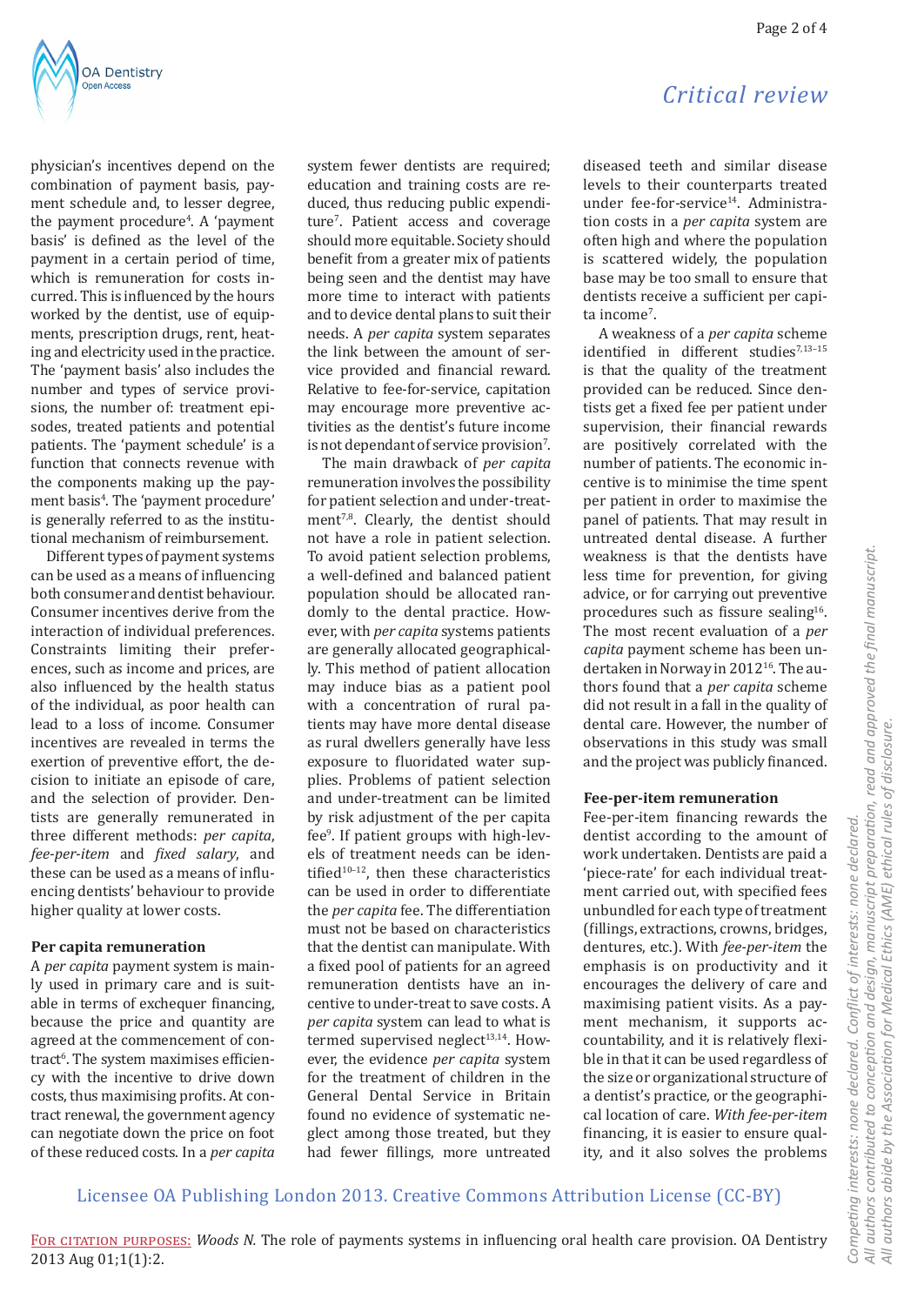of patient selection and under-treatment, which are associated with *per capita* financing<sup>7</sup> . If dentists are remunerated *fee-per-item* of service, they no longer have an incentive to avoid patients who have high levels of treatment need. With *fee-per-item* services, equipments and premises are provided and maintained by the dental practitioner, thus minimising capital input and investment by the state. This provides a clear incentive for the dentist to keep costs down so as to maximise profit which effectively minimises inflationary pressures on the service. With *fee-per-item* the patient benefits from increased competition between practices in terms of the maintenance of quality standards, particularly in areas of high dentist-to-population ratios. There is no incentive for supervised neglect and there is a financial incentive to carry out treatment earlier, thus resulting in smaller restorations, earlier orthodontic interventions and fewer root canal therapies. There is generally a greater allegiance to patients with a financial incentive to follow-up non-attenders and to institute an efficient recall system.

Fee-per-item is criticised for giving a potential incentive to 'over-treatment' or 'supplier induced demand'17, encouraging dentists to err on the side of 'drilling and filling', going against trends in clinical best practice, leading to an emphasis on the speed of treatment rather than quality, and failing to encourage a preventive approach (since dentists were not paid to spend time with patients explaining how they could maintain their dental health). Fee-per-item encourages the use of services by patients on the advice of the dentist and thus inflating dental care costs with little impact on oral health itself. The role of regulation in determining fees is influential in determining costs. Regulated fees are generally negotiated between national dental associations and the health authorities. Costs can only occur when treatment is provided, so lack of uptake or non-attendance brings the overall cost down. There is no incentive for the funding agency to encourage the use of the services as more use means more associated costs to the state. Fee-per-item financing should be governed by an efficient system of probity that would detect and deter dentists from providing services other than those that are based on need<sup>18</sup>.

#### **Fixed salary remuneration**

In many European countries, dental services are provided by salaried health board dentist to those under the age of 16. Health authorities generally employ the dentist and control the cost, nature, and extent of the service by determining the terms of reference of employment. The health authority owns the premises and equipments, and has direct control over standards. The advantages of a salaried system are that health care planning is more informed, as dentists' salaries are known in advance and that promotion could be performance related.

The dentist's income is independent of production. They maximise their utility subject to an incomeleisure trade-off. Since income is independent of the number of patients, there are no incentives for dentists to work harder. This results in low production, which leads to high costs per patient<sup>7</sup>. Salaried dentists generally provide more prevention services giving a marginal private benefit from the effectiveness of fissure sealants and fluoride applications $13$  and greater recall to monitor preventive programmes in place. Producer moral hazard is counteracted as either over-treatment or over-prescribing is not financially rewarded<sup>19</sup>. Advanced innovative treatments can be undertaken with financial loss.

The patient benefits from the greater equity of a service for all on the basis of the need<sup>20</sup>. With a fixed salary, there are no financial incentives to refer difficult cases for secondary

## *Critical review*

care thus avoiding issues such as over referral, causing increased waiting lists and more unmet need. Fixed salary remuneration allows the targeting of dental services to priority or 'special needs' groups<sup>21</sup>. There is more clinical time for each patient and this is particularly suited to the 'special needs patient' and the 'dental phobic' who can be given the time necessary for proper orientation and multiple appointments can be given if required<sup>13</sup>. With fixed salary remuneration, the location of services can be determined by community needs and not on the individualistic need of a dentist acting in self-interest.

#### *Discussion*

The author has referenced some of his own studies in this review. These referenced studies have been conducted in accordance with the Declaration of Helsinki (1964), and the protocols of these studies have been approved by the relevant ethics committees related to the institution in which they were performed. All human subjects, in these referenced studies, gave informed consent to participate in these studies.

The incentive-structure in systems of remuneration influences the behaviour of both patient and provider<sup>22</sup>. Consumer incentives are negligible in health care because of asymmetric information as the physician's informational advantage can be used to influence the preferences of the individual23. However, a significant influence on consumer incentives results from eligibility for public or private insurance. When an individual becomes eligible for dental services under an insurance plan they may alter their behaviour (moral hazard) and seek more dental care than they would have if they were not insured<sup>19</sup>. Consumer moral hazard arises because insurance eligibility reduces the cost of treatment to zero at the point of consumption and this makes poor oral health less desirable and prevention less vigorously pursued.

Competing interests: none